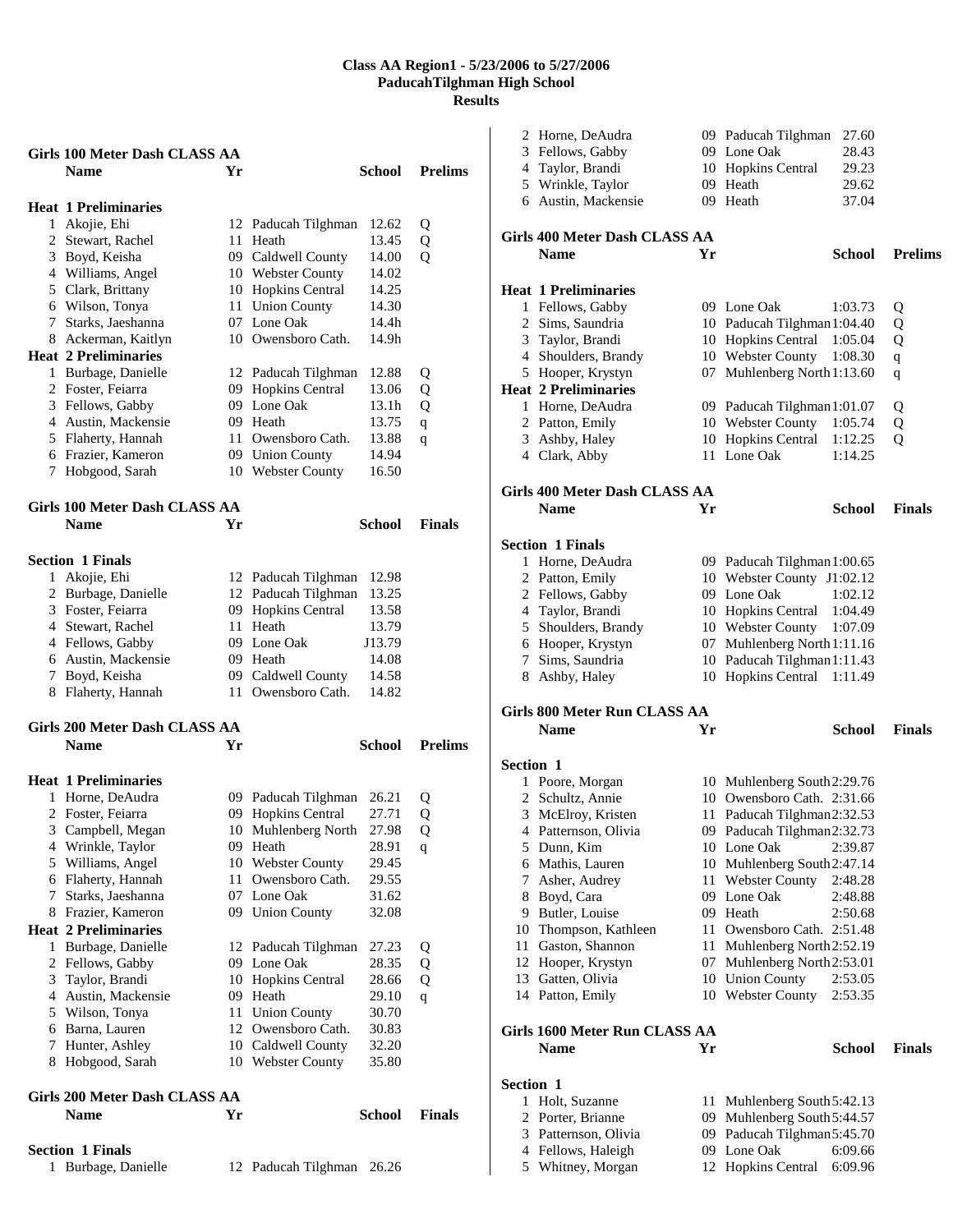|           | 6 Gaston, Shannon                             |    | 11 Muhlenberg North 6:17.13                  |               |               |
|-----------|-----------------------------------------------|----|----------------------------------------------|---------------|---------------|
|           | 7 McKellips, Codie                            |    | 10 Heath                                     | 6:27.58       |               |
|           | 8 Schaefer, Shelby                            |    | 06 Lone Oak                                  | 6:30.28       |               |
|           | 9 Gatten, Olivia                              |    | 10 Union County                              | 6:39.02       |               |
|           | 10 Hayes, Brittany                            |    | 09 Webster County                            | 7:20.96       |               |
| 11        | Whitehead, Ashley                             | 11 | Muhlenberg North 8:25.83                     |               |               |
|           | Girls 3200 Meter Run CLASS AA                 |    |                                              |               |               |
|           | <b>Name</b>                                   | Yr |                                              | School        | <b>Finals</b> |
|           |                                               |    |                                              |               |               |
| Section 1 |                                               |    |                                              |               |               |
|           | 1 Wison, Carrissa                             |    | 10 Paducah Tilghman12:40.59                  |               |               |
|           | 2 Porter, Brianne                             |    | 09 Muhlenberg South13:00.21                  |               |               |
|           | 3 Holt, Suzanne                               |    | 11 Muhlenberg South13:10.45                  |               |               |
|           | 4 Whitney, Morgan                             |    | 12 Hopkins Central 14:54.06                  |               |               |
|           | 5 McKellips, Codie                            |    | 10 Heath                                     | 15:23.52      |               |
|           | Girls 100 Meter Hurdles CLASS AA              |    |                                              |               |               |
|           | <b>Name</b>                                   | Yr |                                              | <b>School</b> | <b>Finals</b> |
| Section 1 |                                               |    |                                              |               |               |
|           | 1 Akojie, Ehi                                 |    | 12 Paducah Tilghman                          | 15.30         |               |
|           | 2 Overstreet, Chelsea                         |    | 11 Paducah Tilghman                          | 16.63         |               |
|           | 3 Dooper, Jennifer                            |    | 12 Owensboro Cath.                           | 18.17         |               |
|           | 4 Bowles, Hailey                              |    | 09 Caldwell County                           | 19.57         |               |
|           | 5 Clark, Brittany                             |    | 10 Hopkins Central                           | 20.77         |               |
|           |                                               |    |                                              |               |               |
|           | Girls 300 Meter Hurdles CLASS AA              |    |                                              |               |               |
|           | <b>Name</b>                                   | Yr |                                              | School        | <b>Finals</b> |
| Section 1 |                                               |    |                                              |               |               |
|           | 1 Akojie, Ehi                                 |    | 12 Paducah Tilghman                          | 46.47         |               |
|           | 2 Overstreet, Chelsea                         | 11 | Paducah Tilghman                             | 47.44         |               |
|           | 3 Dooper, Jennifer                            |    | 12 Owensboro Cath.                           | 51.97         |               |
|           | 4 Bowles, Hailey                              |    | 09 Caldwell County                           | 56.01         |               |
|           | 5 Wells, Shalara                              |    | 06 Hopkins Central                           | 59.25         |               |
|           | 6 Nguyen, Mia                                 |    | 11 Lone Oak                                  | 1:15.96       |               |
|           | Girls 4x100 Meter Relay CLASS AA              |    |                                              |               |               |
|           | Team                                          |    | <b>Relay</b>                                 | <b>Finals</b> |               |
|           |                                               |    |                                              |               |               |
| Section 1 |                                               |    |                                              |               |               |
|           | 1 Paducah Tilghman                            |    |                                              | 49.72         |               |
|           | 1) Akojie, Ehi 12                             |    | 2) Burbage, Danielle 12                      |               |               |
|           | 3) Horne, DeAudra 09                          |    | 4) Hutson, Caroline 10                       |               |               |
|           | 2 Heath                                       |    |                                              | 53.76         |               |
|           | 1) Austin, Mackensie 09                       |    | 2) Stewart, Rachel 11                        |               |               |
|           | 3) Wrinkle, Taylor 09                         |    | 4) Cissell, Mirriah 08                       |               |               |
|           | 3 Owensboro Catholic                          |    |                                              | 54.82         |               |
|           | 1) Barna, Lauren 12                           |    | 2) Dooper, Jennifer 12                       |               |               |
|           | 3) Flaherty, Hannah 11                        |    | 4) Rasp, Erin 12                             |               |               |
|           | 4 Caldwell County                             |    |                                              | 57.39         |               |
|           | 1) Boone, Brittney 11<br>3) Bowles, Hailey 09 |    | 2) Faulkner, Stacey 11<br>4) Boyd, Keisha 09 |               |               |
|           |                                               |    |                                              |               |               |
|           | Girls 4x200 Meter Relay CLASS AA              |    |                                              |               |               |
|           | Team                                          |    | <b>Relay</b>                                 | <b>Finals</b> |               |
| Section 1 |                                               |    |                                              |               |               |
|           |                                               |    |                                              |               |               |

1 Paducah Tilghman 1:50.00<br>1) Benberry, Brittany 08 2) Hutson, Caroline 10

1) Benberry, Brittany 08

| 3) Newell, Whitney 11<br>4) Overstreet, Chelsea 11<br>2 Hopkins Central<br>1:53.50<br>1) Ashby, Haley 10<br>2) Clark, Brittany 10<br>3) Foster, Feiarra 09<br>4) Matchem, Kishonna 07<br>1:56.44<br>3 Heath<br>1) Austin, Mackensie 09<br>2) Brunk, Courtney 07<br>4) Cissell, Miranda 09<br>3) Butler, Louise 09<br>4 Caldwell County<br>2:03.04<br>1) Boone, Brittney 11<br>2) Faulkner, Stacey 11<br>4) Hunter, Ashley 10<br>3) Boyd, Keisha 09<br>5 Owensboro Catholic<br>2:04.81<br>1) Ackerman, Kaitlyn 10<br>2) Barna, Ashley 10<br>3) Barna, Lauren 12<br>4) O'Bryan, Julie 12<br>Girls 4x400 Meter Relay CLASS AA<br>Team<br><b>Relay</b><br><b>Finals</b><br>Section 1<br>1 Paducah Tilghman<br>4:12.61<br>1) Akojie, Ehi 12<br>2) Burbage, Danielle 12<br>4) McElroy, Kristen 11<br>3) Horne, DeAudra 09<br>2 Webster County<br>4:31.27<br>1) Asher, Audrey 11<br>2) Shoulders, Brandy 10<br>3) Patton, Emily 10<br>4) Hust, Olivia 10<br>3 Owensboro Catholic<br>4:37.97<br>1) Barna, Ashley 10<br>2) Barna, Lauren 12<br>4) Schultz, Annie 10<br>3) O'Bryan, Julie 12<br>4 Lone Oak<br>4:52.75<br>1) Clark, Abby 11<br>2) Dunn, Kim 10<br>4) Fellows, Haleigh 09<br>3) Fellows, Gabby 09<br>5 Heath<br>5:26.05<br>1) Austin, Mackensie 09<br>2) Stewart, Rachel 11<br>3) Wrinkle, Taylor 09<br>4) Glinska, Patricia 11<br>Girls 4x800 Meter Relay CLASS AA<br><b>Team</b><br><b>Relay</b><br><b>Finals</b><br>Section 1<br>1 Paducah Tilghman<br>10:29.87<br>1) McElroy, Kristen 11<br>2) Patternson, Olivia 09<br>3) Scholl, Hayley 09<br>4) Warmath, Sarah 10<br>2 Muhlenberg South<br>10:35.68<br>1) Holt, Suzanne 11<br>2) Mathis, Lauren 10<br>3) Poore, Morgan 10<br>4) Porter, Brianne 09<br>3 Webster County<br>10:56.08<br>1) Asher, Audrey 11<br>2) Hayes, Brittany 09<br>3) Patton, Emily 10<br>4) Shoulders, Brandy 10<br>Section 1  (Girls 4x800 Meter Relay CLASS AA)<br><b>Relay</b><br><b>Finals</b><br>Team<br>4 Lone Oak<br>11:03.11<br>1) Fellows, Haleigh 09<br>2) Dunn, Kim 10<br>3) Boyd, Cara 09<br>4) Hart, Abby 11<br>5 Hopkins Central<br>12:13.74<br>1) Ashby, Haley 10<br>2) Bullock, Hannah 09<br>3) Joiner, Christi 09<br>4) Matchem, Kishonna 07<br>6 Heath<br>12:36.49<br>1) Glinska, Patricia 11<br>2) McKellips, Codie 10<br>4) Behbehani, Erin 09<br>3) Butler, Louise 09<br><b>Boys 100 Meter Dash CLASS AA</b> |                   |        |                |
|------------------------------------------------------------------------------------------------------------------------------------------------------------------------------------------------------------------------------------------------------------------------------------------------------------------------------------------------------------------------------------------------------------------------------------------------------------------------------------------------------------------------------------------------------------------------------------------------------------------------------------------------------------------------------------------------------------------------------------------------------------------------------------------------------------------------------------------------------------------------------------------------------------------------------------------------------------------------------------------------------------------------------------------------------------------------------------------------------------------------------------------------------------------------------------------------------------------------------------------------------------------------------------------------------------------------------------------------------------------------------------------------------------------------------------------------------------------------------------------------------------------------------------------------------------------------------------------------------------------------------------------------------------------------------------------------------------------------------------------------------------------------------------------------------------------------------------------------------------------------------------------------------------------------------------------------------------------------------------------------------------------------------------------------------------------------------------------------------------------------------------------------------------------------------------------------------------------------------------------------------------------------------------------------------------------------------------------------------------------|-------------------|--------|----------------|
|                                                                                                                                                                                                                                                                                                                                                                                                                                                                                                                                                                                                                                                                                                                                                                                                                                                                                                                                                                                                                                                                                                                                                                                                                                                                                                                                                                                                                                                                                                                                                                                                                                                                                                                                                                                                                                                                                                                                                                                                                                                                                                                                                                                                                                                                                                                                                                  |                   |        |                |
|                                                                                                                                                                                                                                                                                                                                                                                                                                                                                                                                                                                                                                                                                                                                                                                                                                                                                                                                                                                                                                                                                                                                                                                                                                                                                                                                                                                                                                                                                                                                                                                                                                                                                                                                                                                                                                                                                                                                                                                                                                                                                                                                                                                                                                                                                                                                                                  |                   |        |                |
|                                                                                                                                                                                                                                                                                                                                                                                                                                                                                                                                                                                                                                                                                                                                                                                                                                                                                                                                                                                                                                                                                                                                                                                                                                                                                                                                                                                                                                                                                                                                                                                                                                                                                                                                                                                                                                                                                                                                                                                                                                                                                                                                                                                                                                                                                                                                                                  |                   |        |                |
|                                                                                                                                                                                                                                                                                                                                                                                                                                                                                                                                                                                                                                                                                                                                                                                                                                                                                                                                                                                                                                                                                                                                                                                                                                                                                                                                                                                                                                                                                                                                                                                                                                                                                                                                                                                                                                                                                                                                                                                                                                                                                                                                                                                                                                                                                                                                                                  |                   |        |                |
|                                                                                                                                                                                                                                                                                                                                                                                                                                                                                                                                                                                                                                                                                                                                                                                                                                                                                                                                                                                                                                                                                                                                                                                                                                                                                                                                                                                                                                                                                                                                                                                                                                                                                                                                                                                                                                                                                                                                                                                                                                                                                                                                                                                                                                                                                                                                                                  |                   |        |                |
|                                                                                                                                                                                                                                                                                                                                                                                                                                                                                                                                                                                                                                                                                                                                                                                                                                                                                                                                                                                                                                                                                                                                                                                                                                                                                                                                                                                                                                                                                                                                                                                                                                                                                                                                                                                                                                                                                                                                                                                                                                                                                                                                                                                                                                                                                                                                                                  |                   |        |                |
|                                                                                                                                                                                                                                                                                                                                                                                                                                                                                                                                                                                                                                                                                                                                                                                                                                                                                                                                                                                                                                                                                                                                                                                                                                                                                                                                                                                                                                                                                                                                                                                                                                                                                                                                                                                                                                                                                                                                                                                                                                                                                                                                                                                                                                                                                                                                                                  |                   |        |                |
|                                                                                                                                                                                                                                                                                                                                                                                                                                                                                                                                                                                                                                                                                                                                                                                                                                                                                                                                                                                                                                                                                                                                                                                                                                                                                                                                                                                                                                                                                                                                                                                                                                                                                                                                                                                                                                                                                                                                                                                                                                                                                                                                                                                                                                                                                                                                                                  |                   |        |                |
|                                                                                                                                                                                                                                                                                                                                                                                                                                                                                                                                                                                                                                                                                                                                                                                                                                                                                                                                                                                                                                                                                                                                                                                                                                                                                                                                                                                                                                                                                                                                                                                                                                                                                                                                                                                                                                                                                                                                                                                                                                                                                                                                                                                                                                                                                                                                                                  |                   |        |                |
|                                                                                                                                                                                                                                                                                                                                                                                                                                                                                                                                                                                                                                                                                                                                                                                                                                                                                                                                                                                                                                                                                                                                                                                                                                                                                                                                                                                                                                                                                                                                                                                                                                                                                                                                                                                                                                                                                                                                                                                                                                                                                                                                                                                                                                                                                                                                                                  |                   |        |                |
|                                                                                                                                                                                                                                                                                                                                                                                                                                                                                                                                                                                                                                                                                                                                                                                                                                                                                                                                                                                                                                                                                                                                                                                                                                                                                                                                                                                                                                                                                                                                                                                                                                                                                                                                                                                                                                                                                                                                                                                                                                                                                                                                                                                                                                                                                                                                                                  |                   |        |                |
|                                                                                                                                                                                                                                                                                                                                                                                                                                                                                                                                                                                                                                                                                                                                                                                                                                                                                                                                                                                                                                                                                                                                                                                                                                                                                                                                                                                                                                                                                                                                                                                                                                                                                                                                                                                                                                                                                                                                                                                                                                                                                                                                                                                                                                                                                                                                                                  |                   |        |                |
|                                                                                                                                                                                                                                                                                                                                                                                                                                                                                                                                                                                                                                                                                                                                                                                                                                                                                                                                                                                                                                                                                                                                                                                                                                                                                                                                                                                                                                                                                                                                                                                                                                                                                                                                                                                                                                                                                                                                                                                                                                                                                                                                                                                                                                                                                                                                                                  |                   |        |                |
|                                                                                                                                                                                                                                                                                                                                                                                                                                                                                                                                                                                                                                                                                                                                                                                                                                                                                                                                                                                                                                                                                                                                                                                                                                                                                                                                                                                                                                                                                                                                                                                                                                                                                                                                                                                                                                                                                                                                                                                                                                                                                                                                                                                                                                                                                                                                                                  |                   |        |                |
|                                                                                                                                                                                                                                                                                                                                                                                                                                                                                                                                                                                                                                                                                                                                                                                                                                                                                                                                                                                                                                                                                                                                                                                                                                                                                                                                                                                                                                                                                                                                                                                                                                                                                                                                                                                                                                                                                                                                                                                                                                                                                                                                                                                                                                                                                                                                                                  |                   |        |                |
|                                                                                                                                                                                                                                                                                                                                                                                                                                                                                                                                                                                                                                                                                                                                                                                                                                                                                                                                                                                                                                                                                                                                                                                                                                                                                                                                                                                                                                                                                                                                                                                                                                                                                                                                                                                                                                                                                                                                                                                                                                                                                                                                                                                                                                                                                                                                                                  |                   |        |                |
|                                                                                                                                                                                                                                                                                                                                                                                                                                                                                                                                                                                                                                                                                                                                                                                                                                                                                                                                                                                                                                                                                                                                                                                                                                                                                                                                                                                                                                                                                                                                                                                                                                                                                                                                                                                                                                                                                                                                                                                                                                                                                                                                                                                                                                                                                                                                                                  |                   |        |                |
|                                                                                                                                                                                                                                                                                                                                                                                                                                                                                                                                                                                                                                                                                                                                                                                                                                                                                                                                                                                                                                                                                                                                                                                                                                                                                                                                                                                                                                                                                                                                                                                                                                                                                                                                                                                                                                                                                                                                                                                                                                                                                                                                                                                                                                                                                                                                                                  |                   |        |                |
|                                                                                                                                                                                                                                                                                                                                                                                                                                                                                                                                                                                                                                                                                                                                                                                                                                                                                                                                                                                                                                                                                                                                                                                                                                                                                                                                                                                                                                                                                                                                                                                                                                                                                                                                                                                                                                                                                                                                                                                                                                                                                                                                                                                                                                                                                                                                                                  |                   |        |                |
|                                                                                                                                                                                                                                                                                                                                                                                                                                                                                                                                                                                                                                                                                                                                                                                                                                                                                                                                                                                                                                                                                                                                                                                                                                                                                                                                                                                                                                                                                                                                                                                                                                                                                                                                                                                                                                                                                                                                                                                                                                                                                                                                                                                                                                                                                                                                                                  |                   |        |                |
|                                                                                                                                                                                                                                                                                                                                                                                                                                                                                                                                                                                                                                                                                                                                                                                                                                                                                                                                                                                                                                                                                                                                                                                                                                                                                                                                                                                                                                                                                                                                                                                                                                                                                                                                                                                                                                                                                                                                                                                                                                                                                                                                                                                                                                                                                                                                                                  |                   |        |                |
|                                                                                                                                                                                                                                                                                                                                                                                                                                                                                                                                                                                                                                                                                                                                                                                                                                                                                                                                                                                                                                                                                                                                                                                                                                                                                                                                                                                                                                                                                                                                                                                                                                                                                                                                                                                                                                                                                                                                                                                                                                                                                                                                                                                                                                                                                                                                                                  |                   |        |                |
|                                                                                                                                                                                                                                                                                                                                                                                                                                                                                                                                                                                                                                                                                                                                                                                                                                                                                                                                                                                                                                                                                                                                                                                                                                                                                                                                                                                                                                                                                                                                                                                                                                                                                                                                                                                                                                                                                                                                                                                                                                                                                                                                                                                                                                                                                                                                                                  |                   |        |                |
|                                                                                                                                                                                                                                                                                                                                                                                                                                                                                                                                                                                                                                                                                                                                                                                                                                                                                                                                                                                                                                                                                                                                                                                                                                                                                                                                                                                                                                                                                                                                                                                                                                                                                                                                                                                                                                                                                                                                                                                                                                                                                                                                                                                                                                                                                                                                                                  |                   |        |                |
|                                                                                                                                                                                                                                                                                                                                                                                                                                                                                                                                                                                                                                                                                                                                                                                                                                                                                                                                                                                                                                                                                                                                                                                                                                                                                                                                                                                                                                                                                                                                                                                                                                                                                                                                                                                                                                                                                                                                                                                                                                                                                                                                                                                                                                                                                                                                                                  |                   |        |                |
|                                                                                                                                                                                                                                                                                                                                                                                                                                                                                                                                                                                                                                                                                                                                                                                                                                                                                                                                                                                                                                                                                                                                                                                                                                                                                                                                                                                                                                                                                                                                                                                                                                                                                                                                                                                                                                                                                                                                                                                                                                                                                                                                                                                                                                                                                                                                                                  |                   |        |                |
|                                                                                                                                                                                                                                                                                                                                                                                                                                                                                                                                                                                                                                                                                                                                                                                                                                                                                                                                                                                                                                                                                                                                                                                                                                                                                                                                                                                                                                                                                                                                                                                                                                                                                                                                                                                                                                                                                                                                                                                                                                                                                                                                                                                                                                                                                                                                                                  |                   |        |                |
|                                                                                                                                                                                                                                                                                                                                                                                                                                                                                                                                                                                                                                                                                                                                                                                                                                                                                                                                                                                                                                                                                                                                                                                                                                                                                                                                                                                                                                                                                                                                                                                                                                                                                                                                                                                                                                                                                                                                                                                                                                                                                                                                                                                                                                                                                                                                                                  |                   |        |                |
|                                                                                                                                                                                                                                                                                                                                                                                                                                                                                                                                                                                                                                                                                                                                                                                                                                                                                                                                                                                                                                                                                                                                                                                                                                                                                                                                                                                                                                                                                                                                                                                                                                                                                                                                                                                                                                                                                                                                                                                                                                                                                                                                                                                                                                                                                                                                                                  |                   |        |                |
|                                                                                                                                                                                                                                                                                                                                                                                                                                                                                                                                                                                                                                                                                                                                                                                                                                                                                                                                                                                                                                                                                                                                                                                                                                                                                                                                                                                                                                                                                                                                                                                                                                                                                                                                                                                                                                                                                                                                                                                                                                                                                                                                                                                                                                                                                                                                                                  |                   |        |                |
|                                                                                                                                                                                                                                                                                                                                                                                                                                                                                                                                                                                                                                                                                                                                                                                                                                                                                                                                                                                                                                                                                                                                                                                                                                                                                                                                                                                                                                                                                                                                                                                                                                                                                                                                                                                                                                                                                                                                                                                                                                                                                                                                                                                                                                                                                                                                                                  |                   |        |                |
|                                                                                                                                                                                                                                                                                                                                                                                                                                                                                                                                                                                                                                                                                                                                                                                                                                                                                                                                                                                                                                                                                                                                                                                                                                                                                                                                                                                                                                                                                                                                                                                                                                                                                                                                                                                                                                                                                                                                                                                                                                                                                                                                                                                                                                                                                                                                                                  |                   |        |                |
|                                                                                                                                                                                                                                                                                                                                                                                                                                                                                                                                                                                                                                                                                                                                                                                                                                                                                                                                                                                                                                                                                                                                                                                                                                                                                                                                                                                                                                                                                                                                                                                                                                                                                                                                                                                                                                                                                                                                                                                                                                                                                                                                                                                                                                                                                                                                                                  |                   |        |                |
|                                                                                                                                                                                                                                                                                                                                                                                                                                                                                                                                                                                                                                                                                                                                                                                                                                                                                                                                                                                                                                                                                                                                                                                                                                                                                                                                                                                                                                                                                                                                                                                                                                                                                                                                                                                                                                                                                                                                                                                                                                                                                                                                                                                                                                                                                                                                                                  |                   |        |                |
|                                                                                                                                                                                                                                                                                                                                                                                                                                                                                                                                                                                                                                                                                                                                                                                                                                                                                                                                                                                                                                                                                                                                                                                                                                                                                                                                                                                                                                                                                                                                                                                                                                                                                                                                                                                                                                                                                                                                                                                                                                                                                                                                                                                                                                                                                                                                                                  |                   |        |                |
|                                                                                                                                                                                                                                                                                                                                                                                                                                                                                                                                                                                                                                                                                                                                                                                                                                                                                                                                                                                                                                                                                                                                                                                                                                                                                                                                                                                                                                                                                                                                                                                                                                                                                                                                                                                                                                                                                                                                                                                                                                                                                                                                                                                                                                                                                                                                                                  |                   |        |                |
|                                                                                                                                                                                                                                                                                                                                                                                                                                                                                                                                                                                                                                                                                                                                                                                                                                                                                                                                                                                                                                                                                                                                                                                                                                                                                                                                                                                                                                                                                                                                                                                                                                                                                                                                                                                                                                                                                                                                                                                                                                                                                                                                                                                                                                                                                                                                                                  |                   |        |                |
|                                                                                                                                                                                                                                                                                                                                                                                                                                                                                                                                                                                                                                                                                                                                                                                                                                                                                                                                                                                                                                                                                                                                                                                                                                                                                                                                                                                                                                                                                                                                                                                                                                                                                                                                                                                                                                                                                                                                                                                                                                                                                                                                                                                                                                                                                                                                                                  |                   |        |                |
|                                                                                                                                                                                                                                                                                                                                                                                                                                                                                                                                                                                                                                                                                                                                                                                                                                                                                                                                                                                                                                                                                                                                                                                                                                                                                                                                                                                                                                                                                                                                                                                                                                                                                                                                                                                                                                                                                                                                                                                                                                                                                                                                                                                                                                                                                                                                                                  |                   |        |                |
|                                                                                                                                                                                                                                                                                                                                                                                                                                                                                                                                                                                                                                                                                                                                                                                                                                                                                                                                                                                                                                                                                                                                                                                                                                                                                                                                                                                                                                                                                                                                                                                                                                                                                                                                                                                                                                                                                                                                                                                                                                                                                                                                                                                                                                                                                                                                                                  |                   |        |                |
|                                                                                                                                                                                                                                                                                                                                                                                                                                                                                                                                                                                                                                                                                                                                                                                                                                                                                                                                                                                                                                                                                                                                                                                                                                                                                                                                                                                                                                                                                                                                                                                                                                                                                                                                                                                                                                                                                                                                                                                                                                                                                                                                                                                                                                                                                                                                                                  |                   |        |                |
|                                                                                                                                                                                                                                                                                                                                                                                                                                                                                                                                                                                                                                                                                                                                                                                                                                                                                                                                                                                                                                                                                                                                                                                                                                                                                                                                                                                                                                                                                                                                                                                                                                                                                                                                                                                                                                                                                                                                                                                                                                                                                                                                                                                                                                                                                                                                                                  |                   |        |                |
|                                                                                                                                                                                                                                                                                                                                                                                                                                                                                                                                                                                                                                                                                                                                                                                                                                                                                                                                                                                                                                                                                                                                                                                                                                                                                                                                                                                                                                                                                                                                                                                                                                                                                                                                                                                                                                                                                                                                                                                                                                                                                                                                                                                                                                                                                                                                                                  |                   |        |                |
|                                                                                                                                                                                                                                                                                                                                                                                                                                                                                                                                                                                                                                                                                                                                                                                                                                                                                                                                                                                                                                                                                                                                                                                                                                                                                                                                                                                                                                                                                                                                                                                                                                                                                                                                                                                                                                                                                                                                                                                                                                                                                                                                                                                                                                                                                                                                                                  |                   |        |                |
|                                                                                                                                                                                                                                                                                                                                                                                                                                                                                                                                                                                                                                                                                                                                                                                                                                                                                                                                                                                                                                                                                                                                                                                                                                                                                                                                                                                                                                                                                                                                                                                                                                                                                                                                                                                                                                                                                                                                                                                                                                                                                                                                                                                                                                                                                                                                                                  |                   |        |                |
|                                                                                                                                                                                                                                                                                                                                                                                                                                                                                                                                                                                                                                                                                                                                                                                                                                                                                                                                                                                                                                                                                                                                                                                                                                                                                                                                                                                                                                                                                                                                                                                                                                                                                                                                                                                                                                                                                                                                                                                                                                                                                                                                                                                                                                                                                                                                                                  |                   |        |                |
|                                                                                                                                                                                                                                                                                                                                                                                                                                                                                                                                                                                                                                                                                                                                                                                                                                                                                                                                                                                                                                                                                                                                                                                                                                                                                                                                                                                                                                                                                                                                                                                                                                                                                                                                                                                                                                                                                                                                                                                                                                                                                                                                                                                                                                                                                                                                                                  |                   |        |                |
|                                                                                                                                                                                                                                                                                                                                                                                                                                                                                                                                                                                                                                                                                                                                                                                                                                                                                                                                                                                                                                                                                                                                                                                                                                                                                                                                                                                                                                                                                                                                                                                                                                                                                                                                                                                                                                                                                                                                                                                                                                                                                                                                                                                                                                                                                                                                                                  |                   |        |                |
|                                                                                                                                                                                                                                                                                                                                                                                                                                                                                                                                                                                                                                                                                                                                                                                                                                                                                                                                                                                                                                                                                                                                                                                                                                                                                                                                                                                                                                                                                                                                                                                                                                                                                                                                                                                                                                                                                                                                                                                                                                                                                                                                                                                                                                                                                                                                                                  |                   |        |                |
|                                                                                                                                                                                                                                                                                                                                                                                                                                                                                                                                                                                                                                                                                                                                                                                                                                                                                                                                                                                                                                                                                                                                                                                                                                                                                                                                                                                                                                                                                                                                                                                                                                                                                                                                                                                                                                                                                                                                                                                                                                                                                                                                                                                                                                                                                                                                                                  |                   |        |                |
|                                                                                                                                                                                                                                                                                                                                                                                                                                                                                                                                                                                                                                                                                                                                                                                                                                                                                                                                                                                                                                                                                                                                                                                                                                                                                                                                                                                                                                                                                                                                                                                                                                                                                                                                                                                                                                                                                                                                                                                                                                                                                                                                                                                                                                                                                                                                                                  |                   |        |                |
|                                                                                                                                                                                                                                                                                                                                                                                                                                                                                                                                                                                                                                                                                                                                                                                                                                                                                                                                                                                                                                                                                                                                                                                                                                                                                                                                                                                                                                                                                                                                                                                                                                                                                                                                                                                                                                                                                                                                                                                                                                                                                                                                                                                                                                                                                                                                                                  |                   |        |                |
|                                                                                                                                                                                                                                                                                                                                                                                                                                                                                                                                                                                                                                                                                                                                                                                                                                                                                                                                                                                                                                                                                                                                                                                                                                                                                                                                                                                                                                                                                                                                                                                                                                                                                                                                                                                                                                                                                                                                                                                                                                                                                                                                                                                                                                                                                                                                                                  |                   |        |                |
|                                                                                                                                                                                                                                                                                                                                                                                                                                                                                                                                                                                                                                                                                                                                                                                                                                                                                                                                                                                                                                                                                                                                                                                                                                                                                                                                                                                                                                                                                                                                                                                                                                                                                                                                                                                                                                                                                                                                                                                                                                                                                                                                                                                                                                                                                                                                                                  |                   |        |                |
|                                                                                                                                                                                                                                                                                                                                                                                                                                                                                                                                                                                                                                                                                                                                                                                                                                                                                                                                                                                                                                                                                                                                                                                                                                                                                                                                                                                                                                                                                                                                                                                                                                                                                                                                                                                                                                                                                                                                                                                                                                                                                                                                                                                                                                                                                                                                                                  |                   |        |                |
|                                                                                                                                                                                                                                                                                                                                                                                                                                                                                                                                                                                                                                                                                                                                                                                                                                                                                                                                                                                                                                                                                                                                                                                                                                                                                                                                                                                                                                                                                                                                                                                                                                                                                                                                                                                                                                                                                                                                                                                                                                                                                                                                                                                                                                                                                                                                                                  | <b>Name</b><br>Yr | School | <b>Prelims</b> |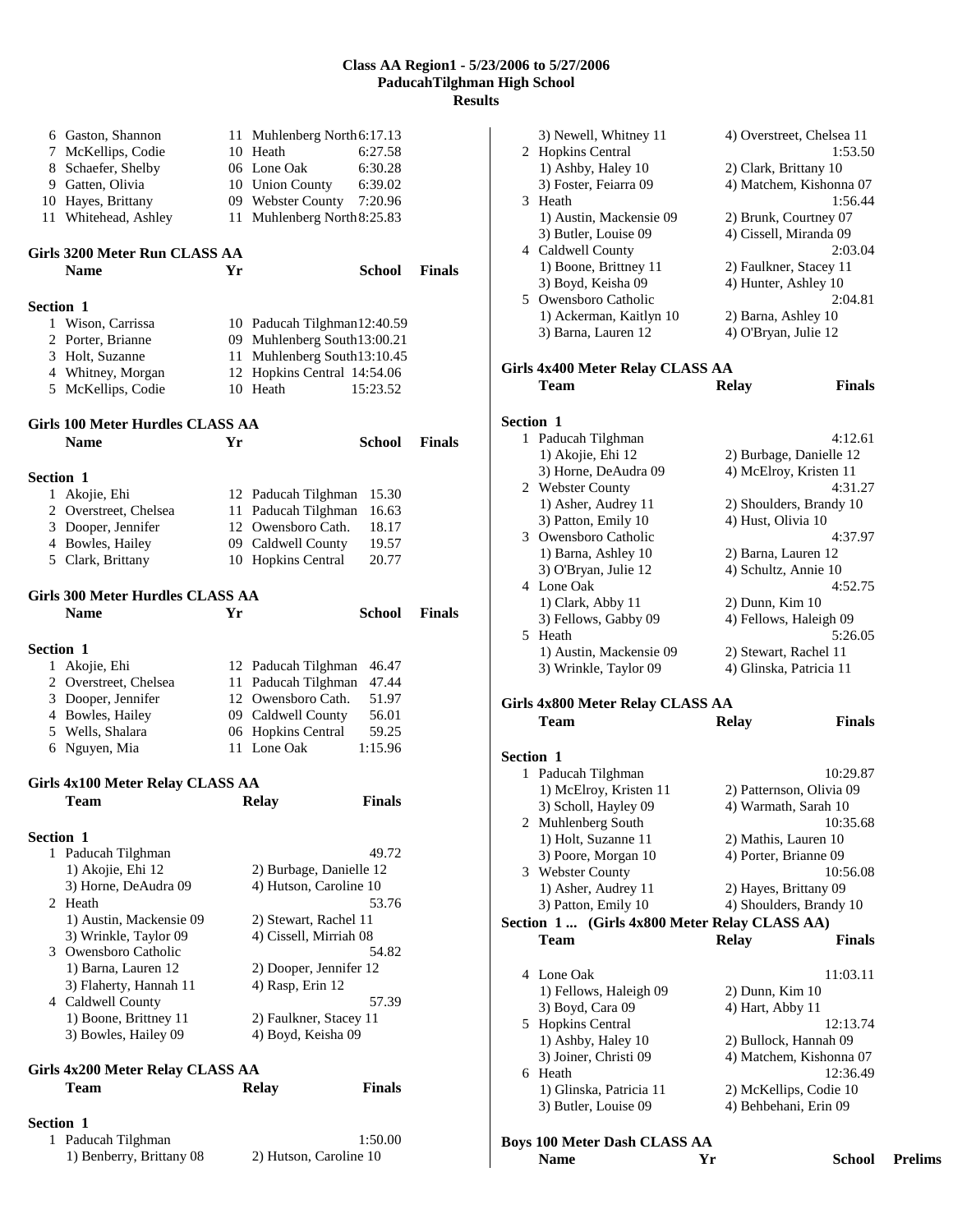# **Heat 1 Preliminaries**

| 1 | Foster, Justin              |     | 11 Union County        | 11.68 | Q |
|---|-----------------------------|-----|------------------------|-------|---|
|   | 2 Cain, Nick                | 11  | Muhlenberg North       | 12.55 | Q |
| 3 | McNulty, John               | 09  | Owensboro Cath.        | 12.72 |   |
| 4 | Fluellen, Jacquis           | 10  | <b>Hopkins Central</b> | 12.75 |   |
|   | <b>Heat 2 Preliminaries</b> |     |                        |       |   |
| 1 | Davis, Brandon              |     | 12 Paducah Tilghman    | 11.66 | Q |
|   | 2 Jackson, Justin           | 09  | Lone Oak               | 11.92 | Q |
|   | 3 Qualls, Anthony           | 08  | <b>Hopkins Central</b> | 12.22 | q |
|   | 4 Tyler, Derek              | 10  | Muhlenberg South       | 12.42 | q |
|   | 5 Franklin, Jacob           | 09  | Muhlenberg North       | 13.29 |   |
|   | <b>Heat 3 Preliminaries</b> |     |                        |       |   |
| 1 | Parker, Torey               |     | 10 Paducah Tilghman    | 11.39 | Q |
|   | 2 Lipson, Michael           | 11  | Caldwell County        | 11.99 | Q |
| 3 | White, Josh                 | 12  | Owensboro Cath.        | 12.59 |   |
| 4 | Farthing, Cody              | 11  | <b>Union County</b>    | 12.71 |   |
|   | 5 Richmond, Logan           | 09. | <b>Webster County</b>  | 13.22 |   |

# **Boys 100 Meter Dash CLASS AA**

|    | <b>Name</b>             | Yr |                     | School | <b>Finals</b> |
|----|-------------------------|----|---------------------|--------|---------------|
|    | <b>Section 1 Finals</b> |    |                     |        |               |
| 1. | Parker, Torey           |    | 10 Paducah Tilghman | 11.37  |               |
|    | 2 Foster, Justin        |    | 11 Union County     | 11.63  |               |
|    | 3 Davis, Brandon        |    | 12 Paducah Tilghman | 11.67  |               |
|    | 4 Jackson, Justin       |    | 09 Lone Oak         | 11.80  |               |
|    | 5 Qualls, Anthony       |    | 08 Hopkins Central  | 12.10  |               |
|    | 6 Lipson, Michael       |    | 11 Caldwell County  | 12.23  |               |
|    | 7 Tyler, Derek          |    | 10 Muhlenberg South | 12.57  |               |
|    | Cain, Nick              |    | 11 Muhlenberg North | 12.73  |               |
|    |                         |    |                     |        |               |

# **Boys 200 Meter Dash CLASS AA Name Yr School Prelims**

|   | <b>Heat 1 Preliminaries</b> |     |                        |       |   |
|---|-----------------------------|-----|------------------------|-------|---|
| 1 | Foster, Justin              | 11  | <b>Union County</b>    | 23.20 | Q |
| 2 | Jackson, Justin             | 09  | Lone Oak               | 23.70 | Q |
| 3 | Lipson, Michael             | 11  | Caldwell County        | 23.80 | q |
| 4 | Brooks, Matt                | 11  | Muhlenberg North       | 25.80 |   |
| 5 | Tompkins, Zack              | 12  | <b>Hopkins Central</b> | 26.30 |   |
| 6 | Richmond, Logan             | 09. | <b>Webster County</b>  | 27.47 |   |
|   | <b>Heat 2 Preliminaries</b> |     |                        |       |   |
| 1 | Jones, Jonathan             | 11  | Paducah Tilghman       | 22.92 | Q |
| 2 | Bell, Jerome                | 12  | <b>Hopkins Central</b> | 23.60 | Q |
| 3 | Hetrick, Kyle               | 09  | <b>Union County</b>    | 24.89 | q |
| 4 | Willis, Matt                | 09  | Owensboro Cath.        | 25.60 |   |
| 5 | Hawkins, Andre              | 10  | Muhlenberg South       | 27.10 |   |
|   | <b>Heat 3 Preliminaries</b> |     |                        |       |   |
| 1 | Parker, Torey               | 10  | Paducah Tilghman       | 23.23 | Q |
| 2 | Tyler, Derek                | 10  | Muhlenberg South       | 25.06 | о |
| 3 | Crowe, Ryan                 | 11  | Owensboro Cath.        | 26.10 |   |
| 4 | Vincent, Cody               | 11  | Muhlenberg North       | 29.27 |   |
|   |                             |     |                        |       |   |

# **Boys 200 Meter Dash CLASS AA**

| <b>Name</b>             | Yг |                           | School | Finals |
|-------------------------|----|---------------------------|--------|--------|
| <b>Section 1 Finals</b> |    |                           |        |        |
| 1 Jones, Jonathan       |    | 11 Paducah Tilghman 22.86 |        |        |
| 2 Parker, Torey         |    | 10 Paducah Tilghman 23.09 |        |        |
| 3 Foster, Justin        |    | 11 Union County           | J23.50 |        |
| 3 Bell, Jerome          |    | 12 Hopkins Central        | 23.50  |        |
|                         |    |                           |        |        |

|           | 5 Jackson, Justin                   |    | 09 Lone Oak                    | 24.26            |                |
|-----------|-------------------------------------|----|--------------------------------|------------------|----------------|
|           | 6 Lipson, Michael                   |    | 11 Caldwell County             | 24.50            |                |
|           | 7 Tyler, Derek                      |    | 10 Muhlenberg South            | 25.20            |                |
|           |                                     |    |                                |                  |                |
|           | <b>Boys 400 Meter Dash CLASS AA</b> |    |                                |                  |                |
|           | <b>Name</b>                         | Yr |                                | School           | <b>Prelims</b> |
|           |                                     |    |                                |                  |                |
|           | <b>Heat 1 Preliminaries</b>         |    |                                |                  |                |
|           | 1 Stafford, Dee                     |    | 12 Hopkins Central             | 53.34            | Q              |
|           | 2 Fentress, Logan                   |    | 11 Reidland                    | 57.07            | Q              |
|           | 3 Osborn, Drew                      |    | 09 Webster County              | 59.52            |                |
|           | 4 Washburn, Seth                    | 11 | Muhlenberg North 1:05.15       |                  |                |
|           | 5 Porter, Skylar                    |    | 09 Muhlenberg South 1:07.75    |                  |                |
|           | <b>Heat 2 Preliminaries</b>         |    |                                |                  |                |
|           | 1 Driver, Reis                      |    | 12 Paducah Tilghman            | 52.41            | Q              |
|           | 2 Martin, Charles                   |    | 9 Muhlenberg North             | 56.31            | Q              |
|           | 3 Jenkins, Cody                     |    | 10 Muhlenberg South            | 59.28            |                |
|           | 4 Wallace, James                    |    | 10 Heath                       | 59.85            |                |
|           | 5 Crowdus, Evan                     |    | 10 Union County                | 1:00.79          |                |
|           | 6 Jones, Cory                       |    | 10 Caldwell County             | 1:03.35          |                |
|           | <b>Heat 3 Preliminaries</b>         |    |                                |                  |                |
|           | 1 Jones, Jonathan                   |    | 11 Paducah Tilghman            | 50.97            | Q              |
|           | 2 Adams, Michael                    |    | 11 Lone Oak                    | 57.25            | Q              |
|           | 3 Cobun, Charles                    |    | 12 Hopkins Central             | 57.35            | $\mathbf q$    |
|           | 4 Davis, Josh                       |    | 09 Heath                       | 58.31            | q              |
|           |                                     |    |                                |                  |                |
|           | <b>Boys 400 Meter Dash CLASS AA</b> |    |                                |                  |                |
|           | <b>Name</b>                         | Yr |                                | <b>School</b>    | <b>Finals</b>  |
|           |                                     |    |                                |                  |                |
|           | <b>Section 1 Finals</b>             |    |                                |                  |                |
|           | 1 Jones, Jonathan                   | 11 | Paducah Tilghman               | 50.2h            |                |
|           | 2 Driver, Reis                      |    | 12 Paducah Tilghman            | 50.8h            |                |
|           | 3 Stafford, Dee                     |    | 12 Hopkins Central             | 54.3h            |                |
|           | 4 Fentress, Logan                   | 11 | Reidland                       | 55.9h            |                |
|           | 5 Martin, Charles                   |    | 9 Muhlenberg North             | 56.5h            |                |
|           | 6 Adams, Michael                    |    | 11 Lone Oak                    | 57.1h            |                |
|           | 7 Cobun, Charles<br>8 Davis, Josh   |    | 12 Hopkins Central<br>09 Heath | 57.4h<br>1:04.5h |                |
|           |                                     |    |                                |                  |                |
|           | <b>Boys 800 Meter Run CLASS AA</b>  |    |                                |                  |                |
|           | <b>Name</b>                         | Yr |                                | School           | <b>Finals</b>  |
|           |                                     |    |                                |                  |                |
| Section 1 |                                     |    |                                |                  |                |
|           | 1 Pea, Borran                       |    | 11 Paducah Tilghman2:02.48     |                  |                |
|           | 2 Brelsford, Nate                   |    | 10 Lone Oak                    | 2:05.65          |                |
|           | 3 Napier, Cody                      |    | 10 Muhlenberg South2:05.66     |                  |                |
|           | 4 Searcy, Blake                     |    | 10 Owensboro Cath. 2:09.12     |                  |                |
|           | 5 Walker, John                      |    | 10 Muhlenberg South 2:09.65    |                  |                |
|           | 6 Turpin, Mike                      |    | 11 Reidland                    | 2:10.95          |                |
|           | 7 Searcy, Nick                      |    | 11 Owensboro Cath. 2:11.39     |                  |                |
|           | 8 Kirkpatrick, John                 | 11 | Muhlenberg North2:12.59        |                  |                |
|           | 9 Smith, Dylan                      |    | 09 Lone Oak                    | 2:14.16          |                |
|           | 10 Cobun, Charles                   |    | 12 Hopkins Central             | 2:16.79          |                |
|           | 11 Warmath, John                    |    | 10 Paducah Tilghman2:17.89     |                  |                |
|           | 12 Jones, Clate                     |    | 09 Webster County              | 2:21.73          |                |
|           | 13 Morris, Matt                     | 11 | Muhlenberg North2:25.27        |                  |                |
|           | 14 Adams, Micah                     | 09 | <b>Hopkins Central</b>         | 2:27.03          |                |
|           | 15 Jones, Cory                      |    | 10 Caldwell County             | 2:27.74          |                |
|           | 16 Adamson, Vance                   |    | 04 Caldwell County             | 3:57.19          |                |
|           |                                     |    |                                |                  |                |
|           | <b>Boys 1600 Meter Run CLASS AA</b> |    |                                |                  |                |
|           | <b>Name</b>                         | Yr |                                | <b>School</b>    | <b>Finals</b>  |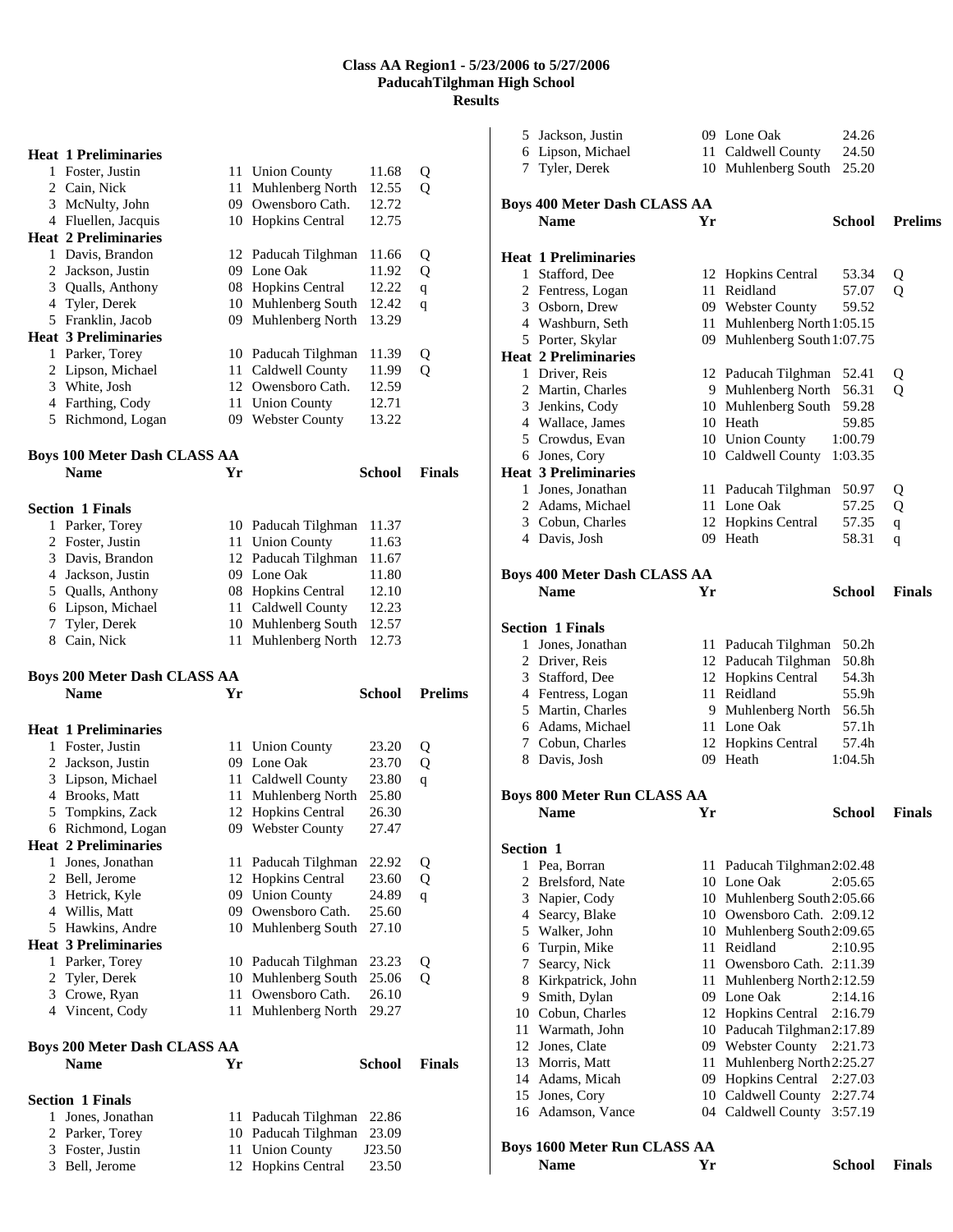| Section 1        |                                             |    |                                             |               |               |
|------------------|---------------------------------------------|----|---------------------------------------------|---------------|---------------|
|                  | 1 Polio, Willie                             |    | 10 Owensboro Cath. 4:35.43                  |               |               |
|                  | 2 Napier, Cody                              |    | 10 Muhlenberg South4:37.76                  |               |               |
|                  | 3 Kirkpatrick, John                         |    | 11 Muhlenberg North 4:41.70                 |               |               |
|                  | 4 Jones, Jarred                             |    | 10 Paducah Tilghman4:44.37                  |               |               |
|                  | 5 Kubach, Jeremy                            |    | 10 Webster County 4:56.81                   |               |               |
|                  | 6 Ipock, Wes                                |    | 09 Hopkins Central                          | 5:03.75       |               |
|                  | 7 Pope, Chris                               |    | 10 Owensboro Cath. 5:06.39                  |               |               |
|                  | 8 Cotton, Daniel                            |    | 10 Hopkins Central 5:12.23                  |               |               |
|                  | 9 Stanley, Mykel                            |    | 09 Webster County 5:18.90                   |               |               |
|                  | 10 Williams, Aaron                          |    | 09 Lone Oak                                 | 5:26.08       |               |
|                  | 11 Grief, Josh<br>12 Proffitt, Cody         |    | 11 Lone Oak<br>09 Caldwell County 6:33.04   | 6:29.71       |               |
|                  |                                             |    |                                             |               |               |
|                  | <b>Boys 3200 Meter Run CLASS AA</b>         |    |                                             |               |               |
|                  | <b>Name</b>                                 | Yr |                                             | School        | <b>Finals</b> |
| Section 1        |                                             |    |                                             |               |               |
|                  | 1 Wynne, Jarred                             |    | 12 Paducah Tilghman10:25.19                 |               |               |
|                  | 2 Polio, Willie                             |    | 10 Owensboro Cath. 10:40.48                 |               |               |
|                  | 3 Poore, Aaron                              |    | 09 Muhlenberg South10:44.68                 |               |               |
|                  | 4 Thompson, Ben                             |    | 11 Owensboro Cath. 10:59.60                 |               |               |
|                  | 5 Ipock, Wes                                |    | 09 Hopkins Central 11:16.65                 |               |               |
|                  | 6 Eakins, Cory                              |    | 09 Hopkins Central 11:40.57                 |               |               |
|                  |                                             |    |                                             |               |               |
|                  | <b>Boys 110 Meter Hurdles CLASS AA</b>      |    |                                             |               |               |
|                  | <b>Name</b>                                 | Yr |                                             | <b>School</b> | <b>Finals</b> |
| Section 1        |                                             |    |                                             |               |               |
|                  | 1 Bean, Cody                                |    | 10 Hopkins Central                          | 15.60         |               |
|                  | 2 Jones, Jefferson                          |    | 12 Paducah Tilghman                         | 16.67         |               |
|                  | 3 Jones, Dewayne                            |    | 10 Paducah Tilghman                         | 16.77         |               |
|                  | 4 Burcham, Eric                             |    | 09 Owensboro Cath.                          | 18.41         |               |
|                  | 5 McGill, Zach                              |    | 12 Lone Oak                                 | 21.94         |               |
|                  | <b>Boys 300 Meter Hurdles CLASS AA</b>      |    |                                             |               |               |
|                  | <b>Name</b>                                 | Yr |                                             | School        | <b>Finals</b> |
|                  |                                             |    |                                             |               |               |
| <b>Section 1</b> |                                             |    |                                             |               |               |
|                  | 1 Jones, Dewayne                            |    | 10 Paducah Tilghman                         | 42.32         |               |
|                  | 2 Jones, Jefferson                          |    | 12 Paducah Tilghman                         | 43.56         |               |
|                  | 3 Burcham, Eric                             |    | 09 Owensboro Cath.                          | 46.89         |               |
|                  | 4 Moore, Franklin                           | 11 | Muhlenberg North                            | 47.33         |               |
|                  | 5 Kamuf, Ben                                |    | 10 Owensboro Cath.                          | 49.09         |               |
|                  | Boys 4x100 Meter Relay CLASS AA             |    |                                             |               |               |
|                  | Team                                        |    | <b>Relay</b>                                | <b>Finals</b> |               |
|                  |                                             |    |                                             |               |               |
| Section 1        |                                             |    |                                             |               |               |
| 1                | Paducah Tilghman<br>1) Ledsinger, Adrian 09 |    |                                             | 44.17         |               |
|                  | 3) Warmath, Andrew 11                       |    | 2) Parker, Torey 10<br>4) Davis, Brandon 12 |               |               |
|                  | 2 Hopkins Central                           |    |                                             | 46.61         |               |
|                  | 1) Bean, Cody 10                            |    | 2) Bell, Jerome 12                          |               |               |
|                  | 3) Tompkins, Zack 12                        |    | 4) Stafford, Dee 12                         |               |               |
|                  | 3 Union County                              |    |                                             | 48.04         |               |
|                  | 1) Foster, Justin 11                        |    | 2) Farthing, Cody 11                        |               |               |
|                  | 3) Johnson, LeeWayne 11                     |    | 4) Hetrick, Kyle 09                         |               |               |
| 4                | Lone Oak                                    |    |                                             | 48.94         |               |

1) George, Luke 10 2) Jackson, Justin 09

|              | 3) Walls, Chase 09<br>5 Owensboro Catholic<br>1) Foster, Jonathon 11<br>3) McNulty, John 09 | 4) McGill, Zach 12<br>2) Kamuf, Ben 10<br>4) White, Josh 12 | 49.08         |
|--------------|---------------------------------------------------------------------------------------------|-------------------------------------------------------------|---------------|
|              | 6 Webster County<br>1) Richmond, Logan 09<br>3) Quinn, Jerry 10                             | 2) Marsh, Kyle 10<br>4) Terrell, Darrion 10                 | 49.61         |
|              | <b>Boys 4x200 Meter Relay CLASS AA</b><br>Team                                              | <b>Relay</b>                                                | <b>Finals</b> |
| Section 1    |                                                                                             |                                                             |               |
|              | 1 Paducah Tilghman                                                                          |                                                             | 1:32.25       |
|              | 1) Jones, Jonathan 11                                                                       | 2) Warmath, Andrew 11                                       |               |
|              | 3) Driver, Reis 12                                                                          | 4) Parker, Torey 10                                         |               |
|              | 2 Union County                                                                              |                                                             | 1:40.72       |
|              | 1) Foster, Justin 11                                                                        | 2) Farthing, Cody 11                                        |               |
|              | 3) Johnson, LeeWayne 11                                                                     | 4) Hetrick, Kyle 09                                         |               |
|              | 3 Owensboro Catholic<br>1) Burcham, Eric 09                                                 | 2) Crowe, Ryan 11                                           | 1:42.22       |
|              | 3) Foster, Jonathon 11                                                                      | 4) McNulty, John 09                                         |               |
|              | 4 Hopkins Central                                                                           |                                                             | 1:42.72       |
|              | 1) Fluellen, Jacquis 10                                                                     | 2) Hughes, Je'Vonte 08                                      |               |
|              | 3) Qualls, Anthony 08                                                                       | 4) Tompkins, Zack 12                                        |               |
|              | 5 Webster County                                                                            |                                                             | 1:53.83       |
|              | 1) Jones, Eric 10                                                                           | 2) Martin, Jacob 10                                         |               |
|              | 3) Richmond, Logan 09                                                                       | 4) Velazquez, David 11                                      |               |
|              |                                                                                             |                                                             |               |
|              | <b>Boys 4x400 Meter Relay CLASS AA</b>                                                      |                                                             |               |
|              | Team                                                                                        | <b>Relay</b>                                                | <b>Finals</b> |
|              |                                                                                             |                                                             |               |
|              |                                                                                             |                                                             |               |
| Section 1    |                                                                                             |                                                             |               |
|              | 1 Paducah Tilghman                                                                          |                                                             | 3:32.10       |
|              | 1) Driver, Reis 12                                                                          | 2) Pea, Borran 11                                           |               |
|              | 3) Warmath, Andrew 11<br>2 Owensboro Catholic                                               | 4) Jones, Jonathan 11                                       | 3:51.18       |
|              | 1) Kamuf, Ben 10                                                                            | 2) McNulty, John 09                                         |               |
|              | 3) Searcy, Blake 10                                                                         | 4) Searcy, Nick 11                                          |               |
|              | 3 Webster County                                                                            |                                                             | 3:53.82       |
|              | 1) Terrell, Darrion 10                                                                      | 2) Osborn, Drew 09                                          |               |
|              | 3) Jones, Clate 09                                                                          | 4) Quinn, Jerry 10                                          |               |
|              | 4 Hopkins Central                                                                           |                                                             | 3:56.09       |
|              | 1) Cobun, Charles 12                                                                        | 2) Cotton, Daniel 10                                        |               |
|              | 3) Ipock, Wes 09                                                                            | 4) Tompkins, Zack 12                                        |               |
| 5            | Lone Oak                                                                                    |                                                             | 4:08.33       |
|              | 1) Adams, Michael 11                                                                        | 2) Brelsford, Nate 10                                       |               |
|              | 3) Smith, Dylan 09                                                                          | 4) Stewart, Coran 11                                        |               |
|              | 6 Muhlenberg North<br>1) Gaston, Donnie 09                                                  | 2) Jarvis, Timmy 10                                         | 4:26.90       |
|              | 3) Washburn, Seth 11                                                                        | 4) Vincent, Cody 11                                         |               |
|              |                                                                                             |                                                             |               |
|              | <b>Boys 4x800 Meter Relay CLASS AA</b>                                                      |                                                             |               |
|              | Team                                                                                        | <b>Relay</b>                                                | Finals        |
|              |                                                                                             |                                                             |               |
| Section 1    |                                                                                             |                                                             |               |
| $\mathbf{1}$ | Paducah Tilghman                                                                            |                                                             | 8:21.46       |
|              | 1) Warmath, John 10                                                                         | 2) Jones, Jarred 10                                         |               |
|              | 3) Wynne, Jarred 12                                                                         | 4) Pea, Borran 11                                           |               |
|              | 2 Owensboro Catholic                                                                        |                                                             | 8:23.10       |
|              | 1) Thompson, Ben 11<br>3) Searcy, Nick 11                                                   | 2) Searcy, Blake 10<br>4) Polio, Willie 10                  |               |